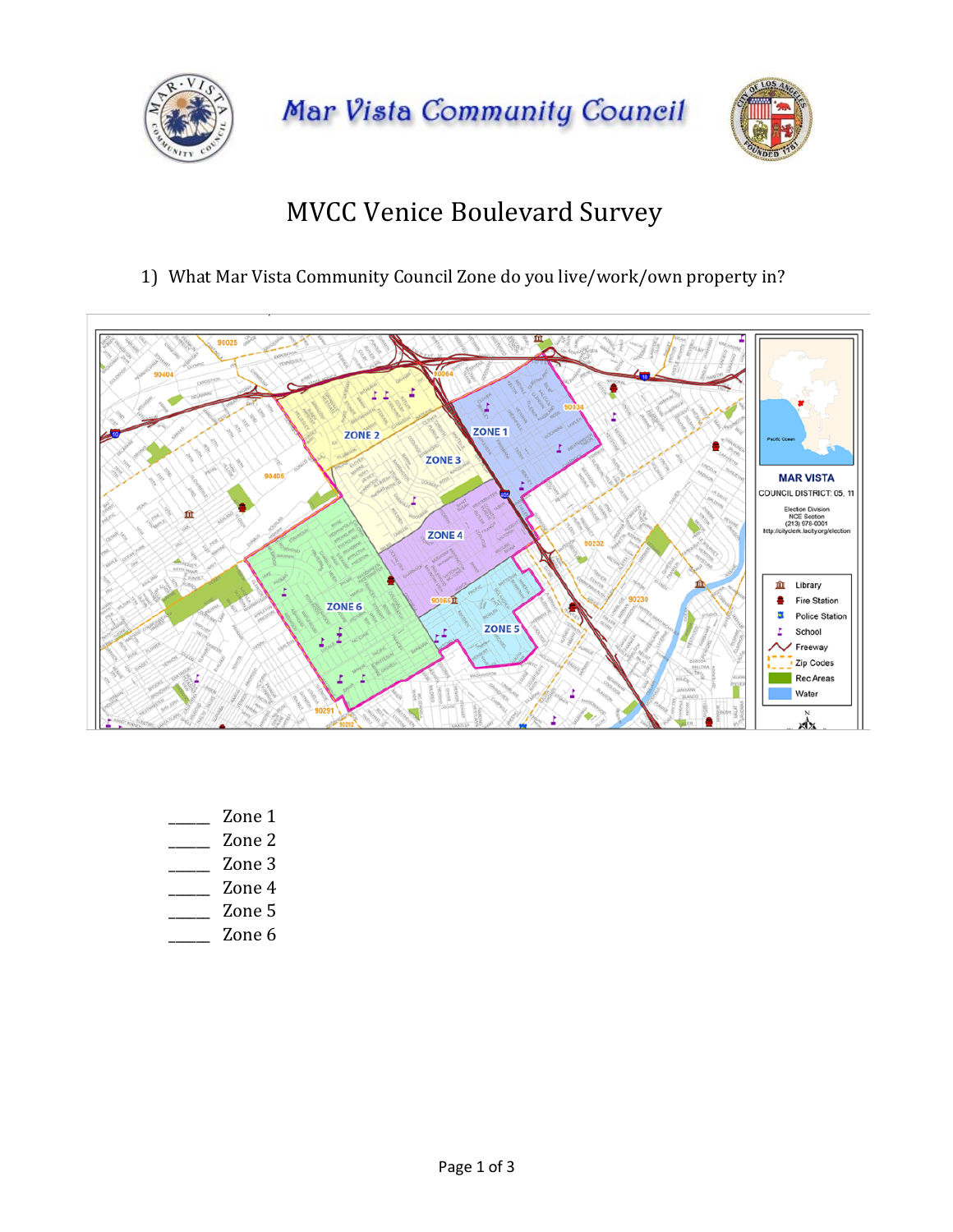- 2) What sorts of businesses would you like to see along Venice Blvd between Sepulveda and Walgrove? Select all that apply:
	- \_\_ Small Markets/Boutiques
	- \_\_\_ Supermarkets
	- \_\_\_ Chain Retail/Big Box Stores
	- \_\_\_ Bars
	- \_\_\_ Art Galleries/Studios/Museums
	- \_\_\_ Service Oriented (Hardware/Hair Salons/Cleaners)
	- \_\_\_ Gyms/Fitness/Wellness
	- \_\_\_ Pre-schools/Daycare
	- \_\_\_ Bookstores
	- \_\_\_ Hotels
	- \_\_ Professional Services (Physicians/Dentists)
	- \_\_ Government Services (Post office/Library/Fire Station)
	- \_\_\_ Theatres (99-seat)
	- \_\_\_ Parking Structures
	- \_\_\_ Permanent Supportive Housing
	- \_\_\_ Market Rate Housing
- 3) What do you think the Maximum Height for building along Venice Blvd between Sepulveda and Walgrove should be? (select one):
	- **1** Story (up to 15 ft) **1** 5 Story (up to 55 ft)
	- **1** 2 Story (up to 25 ft) **1** 16 Story (up to 65 ft)
	-
	- $-4$  Story (up to 45 ft)
- 
- 
- <u>1</u> 3 Story (up to 35 ft) 25 Story (up to 75 ft)

- 4) How do you primarily access businesses on Venice Blyd between Sepulveda and Walgrove? (select one)
	- $\equiv$  Walk \_\_ Bicycle \_\_ Public Transit \_\_\_ Scooter \_\_\_ Car